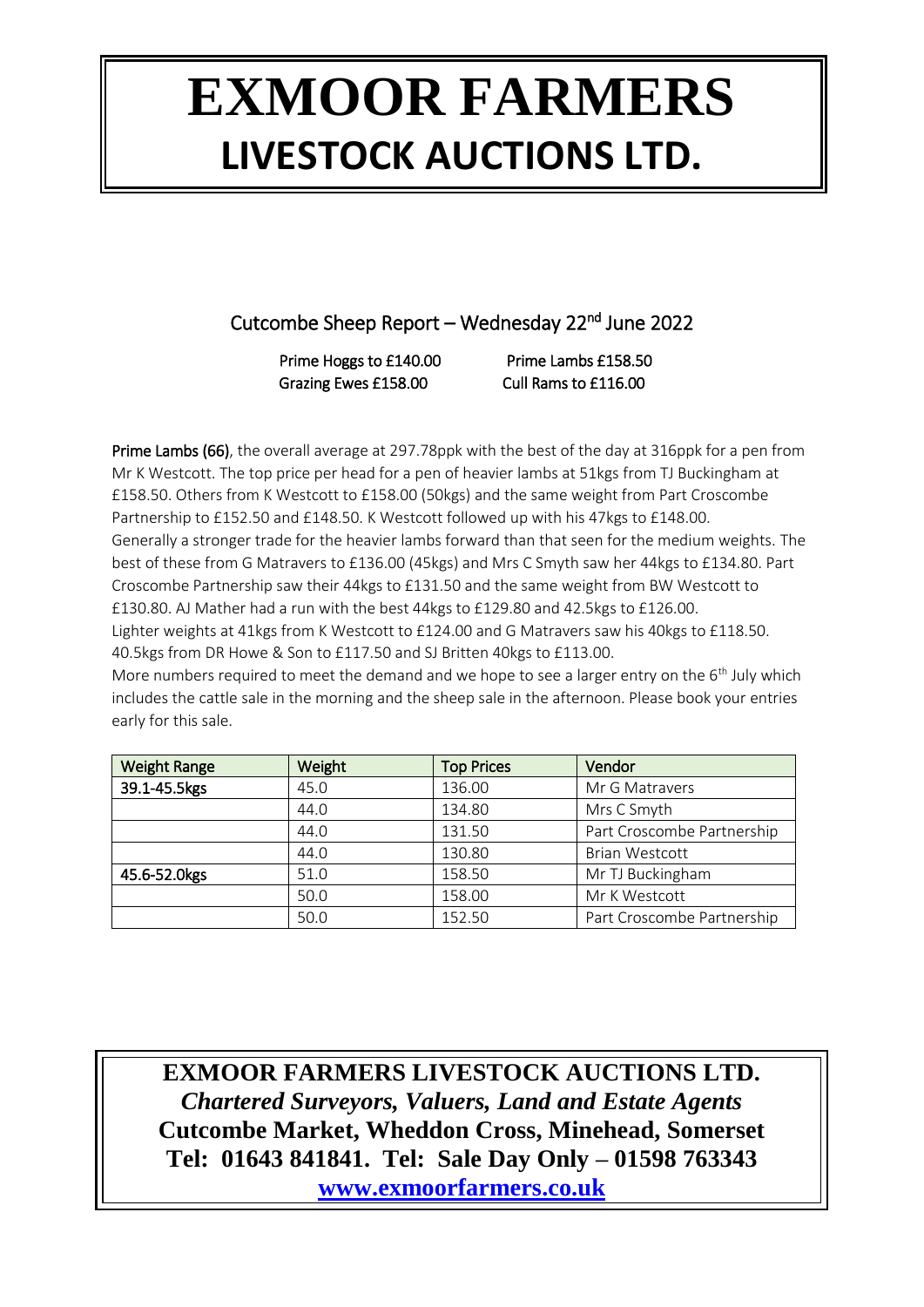Prime Hoggs, a short number and very varied in quality. The top of these to £140.00 from K Beale, others from the same home to £138.00. Miss P Marke and T Ayers saw their 51kgs top to £138.00 and a pen of 14 at 41kgs from M Brewer & H Purdey to £105.00.

| <b>Weight Range</b> | <b>Top Prices</b> | Weight                | Vendor                    |  |  |
|---------------------|-------------------|-----------------------|---------------------------|--|--|
| 32.1-39.5kgs        | £100.00           | 38.0                  | Miss P Marke              |  |  |
| 39.1-45.5kgs        | £107.50           | Mr P Elworthy<br>44.0 |                           |  |  |
|                     | £105.00           | 41.0                  | Mr M Brewer & Ms H Purdey |  |  |
| 45.6-52kgs          | £138.80           | 51.0                  | Miss P Marke              |  |  |
| 52kgs+              | £140.00           | 53.0                  | Ms K Beale                |  |  |
|                     | £138.00           | 62.0                  | Ms K Beale                |  |  |

Grazing Ewes (392), these continue on a flying trade with strong demand and a shortage with 392 going through today. The top at £158.00 for a run of Suffolk ewes from DR Howe & Son which was equalled by a pen from Mrs C Smyth. RM Norman saw his to £148.00, Mrs Smyth followed up with others to £141.50 and £138.50. OJ Rose topped at £140.00 and Exmoor Horn ewes from Lady Acland to £139.00. AJ Mather saw his top to £138.00 and BW Westcott to £137.00 with a run from Taylors Farm selling to a top of £137.00 also.

| <b>Top Prices</b> | Vendor               |
|-------------------|----------------------|
| £158.00           | Mrs C Smyth          |
| £158.00           | Messrs DR Howe & Son |
| £148.00           | Mr RM Norman         |
| £141.50           | Mrs C Smyth          |
| £140.00           | Mr OJ Rose           |
| £139.00           | Lady Acland          |

Cull Rams, topped at £116.00 for a Kerry Hill and a Black Welsh Mountain from the same home to £76.00.

| <b>Top Prices</b> | Vendor        |
|-------------------|---------------|
| £116.00           | Mr T Townsend |

The next sale will be on Wednesday 6<sup>th</sup> July, please book in your stock so that we can advise buyers.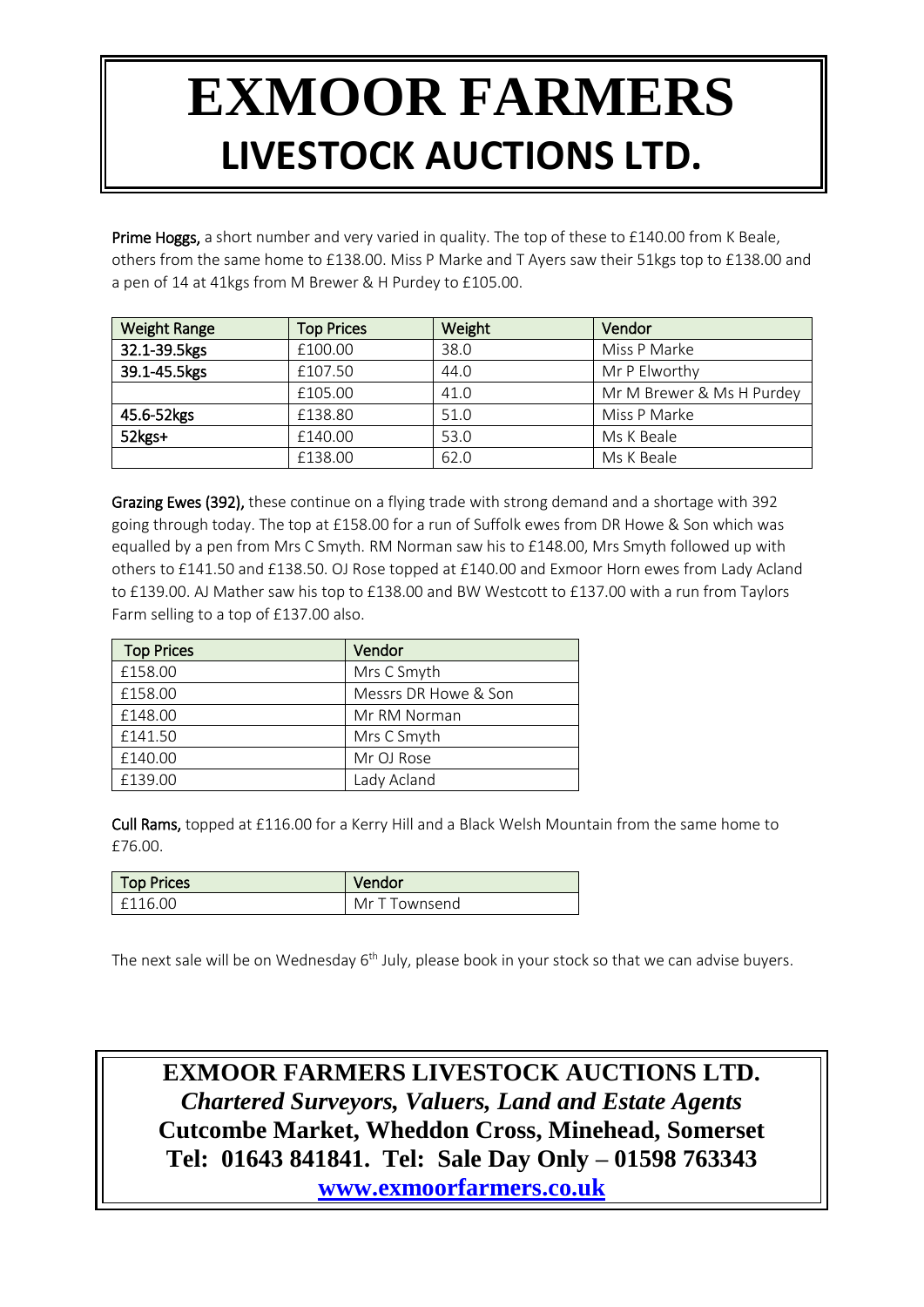| Old Season<br>Lambs  | Tally          | <b>AVE</b> | <b>MAX</b> | MAX PR/KG                    | <b>AVE</b> | <b>MAX</b> | Max PR/HD     |
|----------------------|----------------|------------|------------|------------------------------|------------|------------|---------------|
| Type                 |                | PR/KG      | PR/KG      | Seller Name                  | PR/HD      | PR/HD      | Seller Name   |
| Hoggs<br>32.1-39kg   | $\overline{2}$ | 224.32     | 263.0      | Miss P Marke                 | 83.00      | 100.00     | Miss P Marke  |
| Hoggs<br>39.1-45.5kg | 28             | 236.65     | 256.0      | Mr M Brewer &<br>Ms H Purdey | 96.52      | 107.50     | Mr P Elworthy |
| Hoggs<br>45.6-52kg   | 3              | 255.14     | 272.0      | Miss P Marke                 | 125.87     | 138.80     | Miss P Marke  |
| Hoggs 52kg+          | $\overline{2}$ | 241.74     | 264.0      | Ms K Beale                   | 139.00     | 140.00     | Ms K Beale    |
| SQQ Average          | 277.66         |            |            |                              |            |            |               |

| New Season           | Tally  | <b>AVE</b> | <b>MAX</b> | MAX PR/KG     | <b>AVE</b> | <b>MAX</b> | Max PR/HD        |
|----------------------|--------|------------|------------|---------------|------------|------------|------------------|
| Lambs                |        |            |            |               |            |            |                  |
| Type                 |        | PR/KG      | PR/KG      | Seller Name   | PR/HD      | PR/HD      | Seller Name      |
| Lambs<br>$32.1 - 39$ | 55     | 296.73     | 306.0      | Mrs C Smyth   | 126.81     | 136.00     | Mr G Matravers   |
| Lambs<br>$45.6 - 52$ | 11     | 302.29     | 316.0      | Mr K Westcott | 149.77     | 158.50     | Mr TJ Buckingham |
| Prime NSL SQ Q       | 297.78 |            |            |               |            |            |                  |

| <b>Store Sheep</b>  | Tally | <b>AVE</b> | <b>MAX</b> | MAX PR/HD                           |
|---------------------|-------|------------|------------|-------------------------------------|
| Type                | Off   | PR/HD      | PR/HD      | Seller Name                         |
| <b>Grazing Ewes</b> | 392   | 76.06      | 158.00     | Messrs DR Howe & Son<br>Mrs C Smyth |
| Store Lambs         |       | 84.00      | 116.00     | Mr T Townsend                       |
| Ram                 | 395   |            |            |                                     |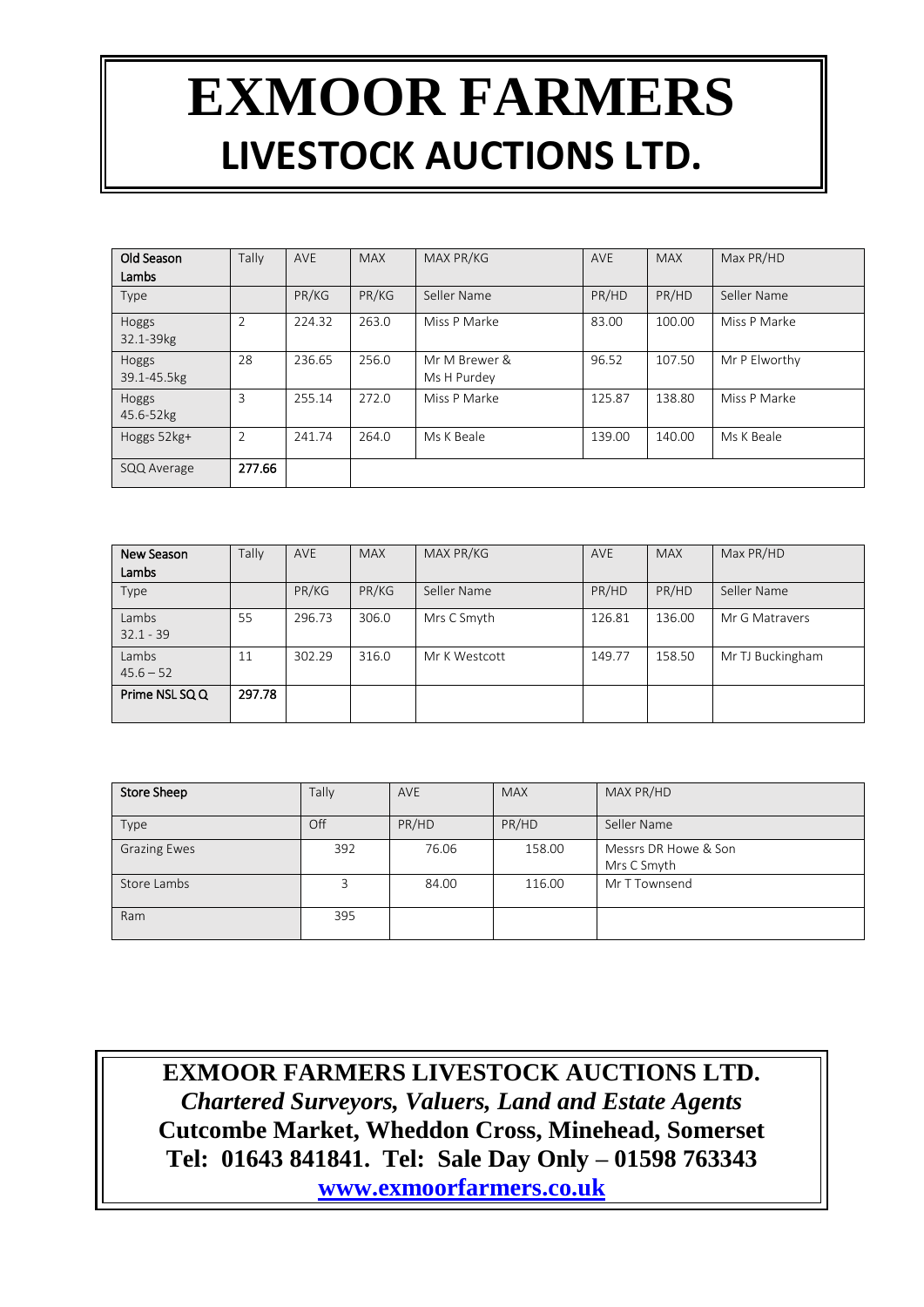### PRIVATE SALES

### CATTLE

1 Devon Bull Born March/April 2020

6 Pedigree Aberdeen Angus Heifers 12-14 months, ready to go to the bull

9 Black Limousin x Autumn Calving Cows PD'd circa 3-4 months to the Limousin bull All 2nd - 4th calvers

> 4 Hereford Heifers 20-24 months Named sires, polled heifers.

Bulling + Incalf Heifers Available

2 Pedigree Welsh Black Bulls

Hereford Bulling Heifers

110 Friesian Steer Calves 5-6 months approx

#### SHEEP

350 North Country Shearling Ewes 250 Swale Shearling Ewes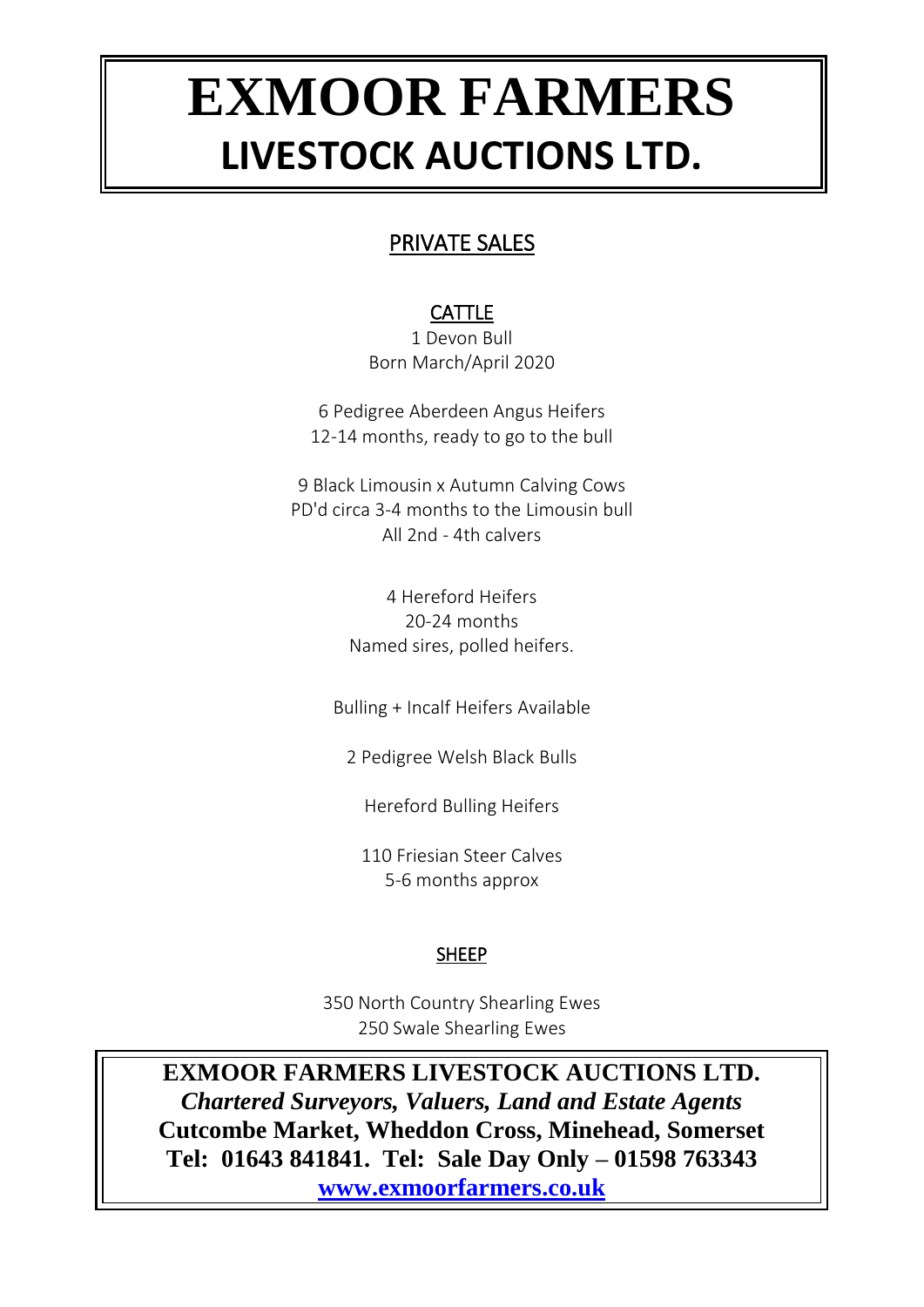#### FODDER

Round Bale Chopped Silage – Bratton Fleming 25 Bales of Haylage – near Wiveliscombe

### **MACHINERY**

1 X 8FT Wheeled IAE Sheep Hay Rack 6 X IAE Big Bale Sheep Feeder Cradles 2 X IAE Calf Creep Feeders

PLEASE CONTACT THE OFFICE FOR MORE DETAILS – Tel: 01643 841841